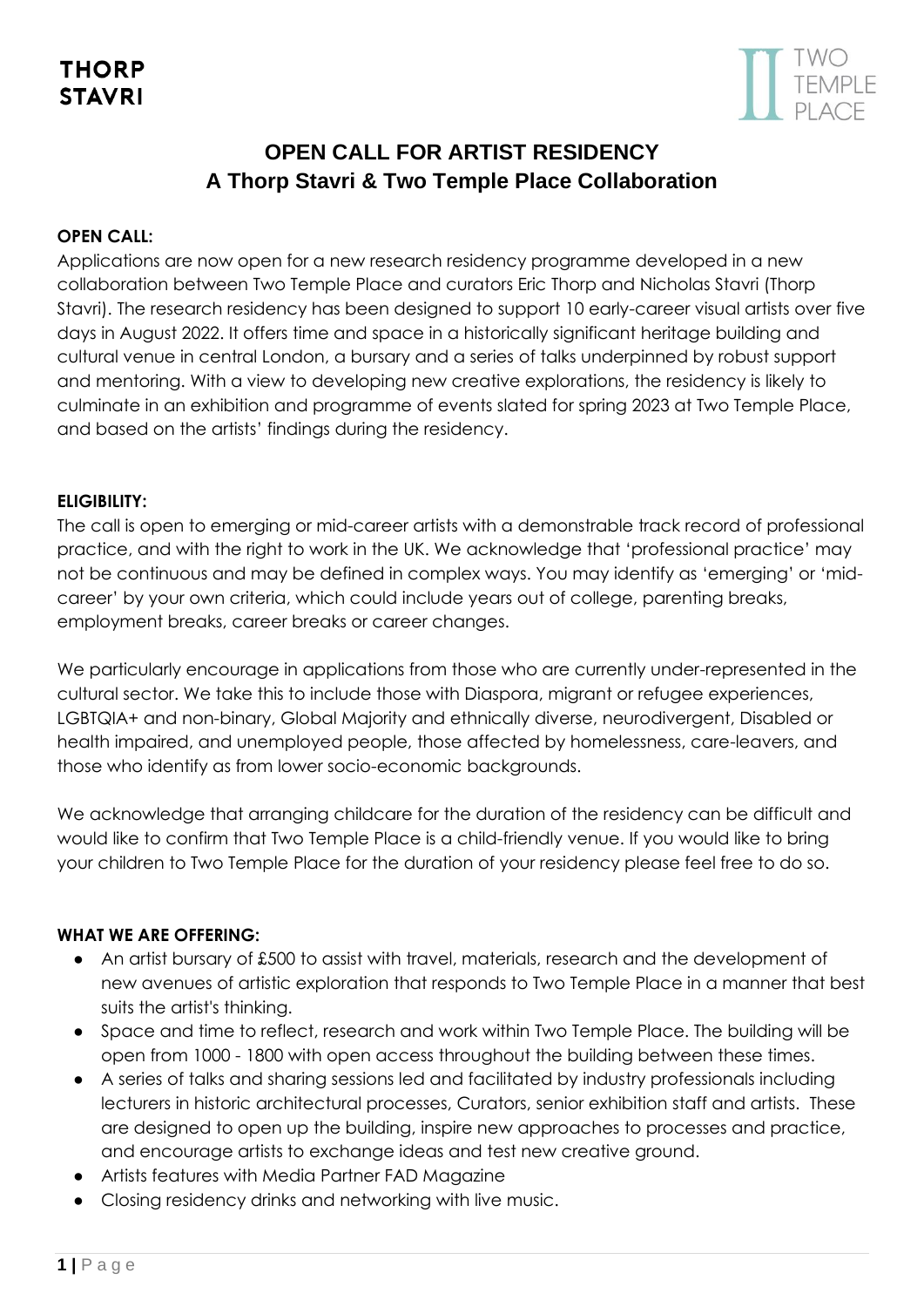# **THORP STAVRI**



# **RESIDENCY TIMELINE:**

- 07/06/22 Residency announced applications open
- 03/07/22 Application deadline 6pm BST
- w/c 11/07/22 Artist interviews / Successful applicants contacted
- 08/08/22 12/08/22 Residency period
	- Monday 8th (afternoon) everyone to attend. Health and Safety orientation, introductions and tour of the building - drop off any equipment / materials you may need (subject to conservation restrictions).
	- Tuesday to Friday open access between 11.00 and 18.00
	- Thursday 11th evening drinks & networking
- 12/08/22 residency sharing of work or findings

### **SELECTION PANEL:**

Selection will be by a panel including representatives from Two Temple Place, Thorp Stavri and an invited guest (to be announced soon). The selection will take particular account of diversity, accessibility and equality of opportunity.

Shortlisted artists will be invited to an interview in early July 2022 and the selected artists confirmed following this.

### **ACCESSIBILITY:**

- As a historic building, there is a short flight of stone steps leading up to the entrance of Two Temple Place, and wheelchair access to the building can be gained via a stairclimber.
- A lift provides access to all floors, and there is an adapted toilet on the ground floor.
- For local blue badge parking please see: [www.bluebadgelondon.org.uk](http://www.bluebadgelondon.org.uk/)
- Assistance animals are very welcome.

#### **NEXT STEPS:**

Please send links to your website, instagram and/or portfolio, along with a brief artist statement and summary of why this residency is of interest to you (approx. 1500 characters). Alternatively, please feel free to forward a 2-3min. video covering the same topics - to Rebecca Hone, Head of Exhibitions, Two Temple Place, and curators Eric Thorp and Nicholas Stavri: [rebecca@twotempleplace.org](mailto:rebecca@twotempleplace.org) [contact@thorpstavri.co.uk](mailto:contact@thorpstavri.com)

If you have any additional questions about the residency or would like to discuss your submission in advance, please do not hesitate to contact us.